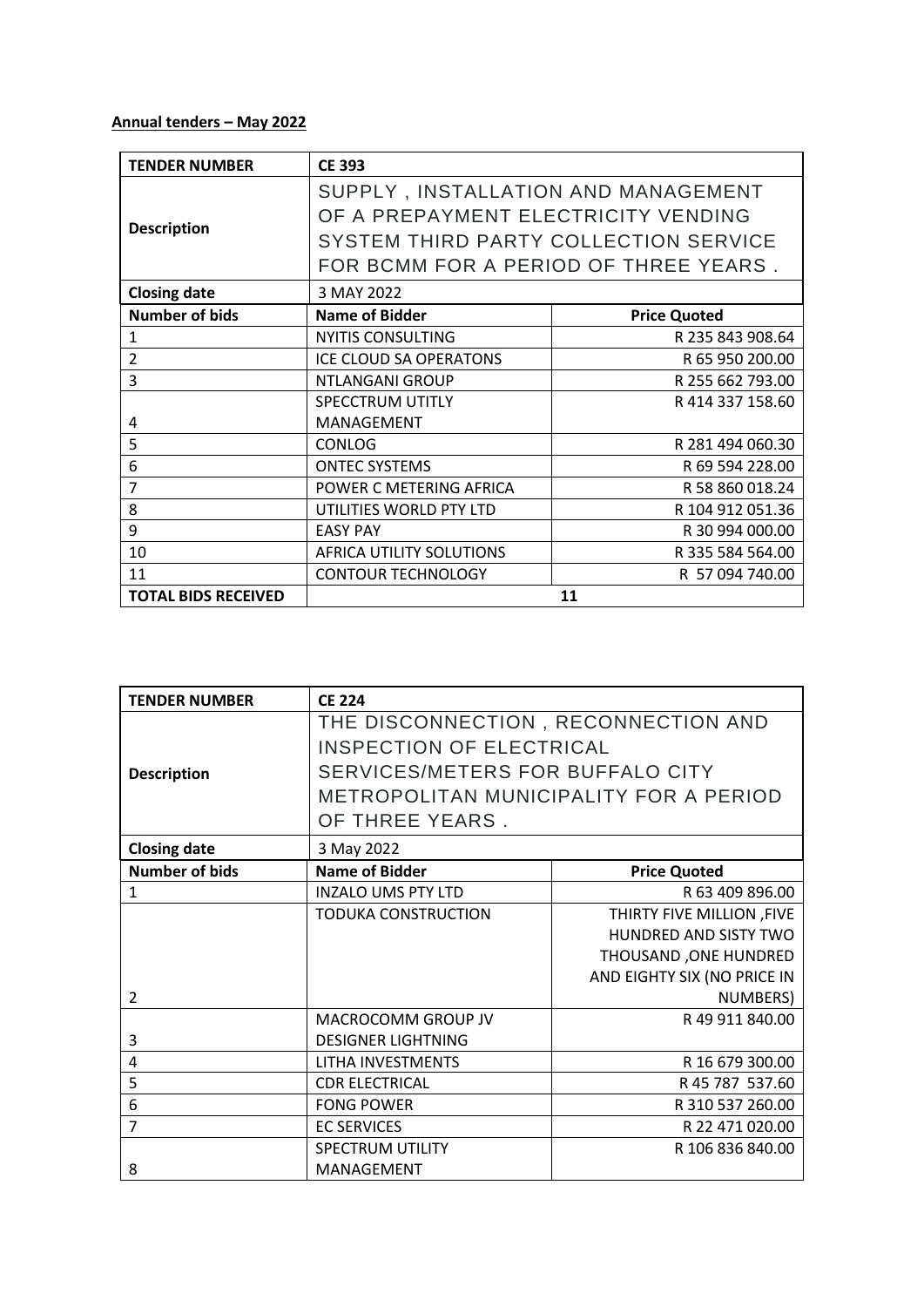|                            | <b>DELACOM SOLUTIONS</b>     | <b>FOURTY SIX MILLION, TWO</b> |
|----------------------------|------------------------------|--------------------------------|
|                            |                              | <b>HUNDRED AND SIXTY</b>       |
|                            |                              | <b>THOUSAND SEVEN HUDRED</b>   |
|                            |                              | AND SIXTY NINE TEN CENTS(      |
| 9                          |                              | R46 264 769.10                 |
| 10                         | <b>SNR ELECTRICAL</b>        | R 13 905 892.00                |
| 11                         | <b>SEKANKOWE ENGINEERING</b> | R 2 791 062.50                 |
| 12                         | LVB CONSULTING               | R 32 110 026.30                |
| 13                         | <b>EUREMARO</b>              | R 5 601 518.10                 |
| 14                         | YANDE ENGINEERING            | R 22 114 224.00                |
| 15                         | <b>BORATECH ENERGY GROUP</b> | R 1 538 376 304.00             |
| 16                         | <b>JT MARITZ ELECTRICAL</b>  | R 4 773 751.69                 |
|                            |                              | 16                             |
| <b>TOTAL BIDS RECEIVED</b> |                              |                                |

| <b>TENDER NUMBER</b>       | <b>CE 439</b>                                                                                                                                                                                                         |                     |
|----------------------------|-----------------------------------------------------------------------------------------------------------------------------------------------------------------------------------------------------------------------|---------------------|
| <b>Description</b>         | Buffalo City Metropolitan Municipality to conduct a<br>fourth (4th) General Valuation ? GV2022 and one<br>Supplementary Valuation roll, with the valuation date<br>of 1 July 2022 and implementation date 1 July 2023 |                     |
| <b>Closing date</b>        | 3 May 2022                                                                                                                                                                                                            |                     |
| <b>Number of bids</b>      | Name of Bidder                                                                                                                                                                                                        | <b>Price Quoted</b> |
| $\mathbf{1}$               | <b>BLACK DOT PROPERTY</b>                                                                                                                                                                                             | R 31 308 750.00     |
| $\overline{2}$             | DDP PROPERTY VALUATION                                                                                                                                                                                                | R 28 408 429.80     |
| 3                          | ANM CONSORTIUM                                                                                                                                                                                                        | R 57 094 383.50     |
| 4                          | <b>EAGILWE LUTENDO JV</b>                                                                                                                                                                                             | R 38 027 096.00     |
| 5                          | THERA CONSORTIUM                                                                                                                                                                                                      | R 29 668 316.28     |
| <b>TOTAL BIDS RECEIVED</b> |                                                                                                                                                                                                                       | 05                  |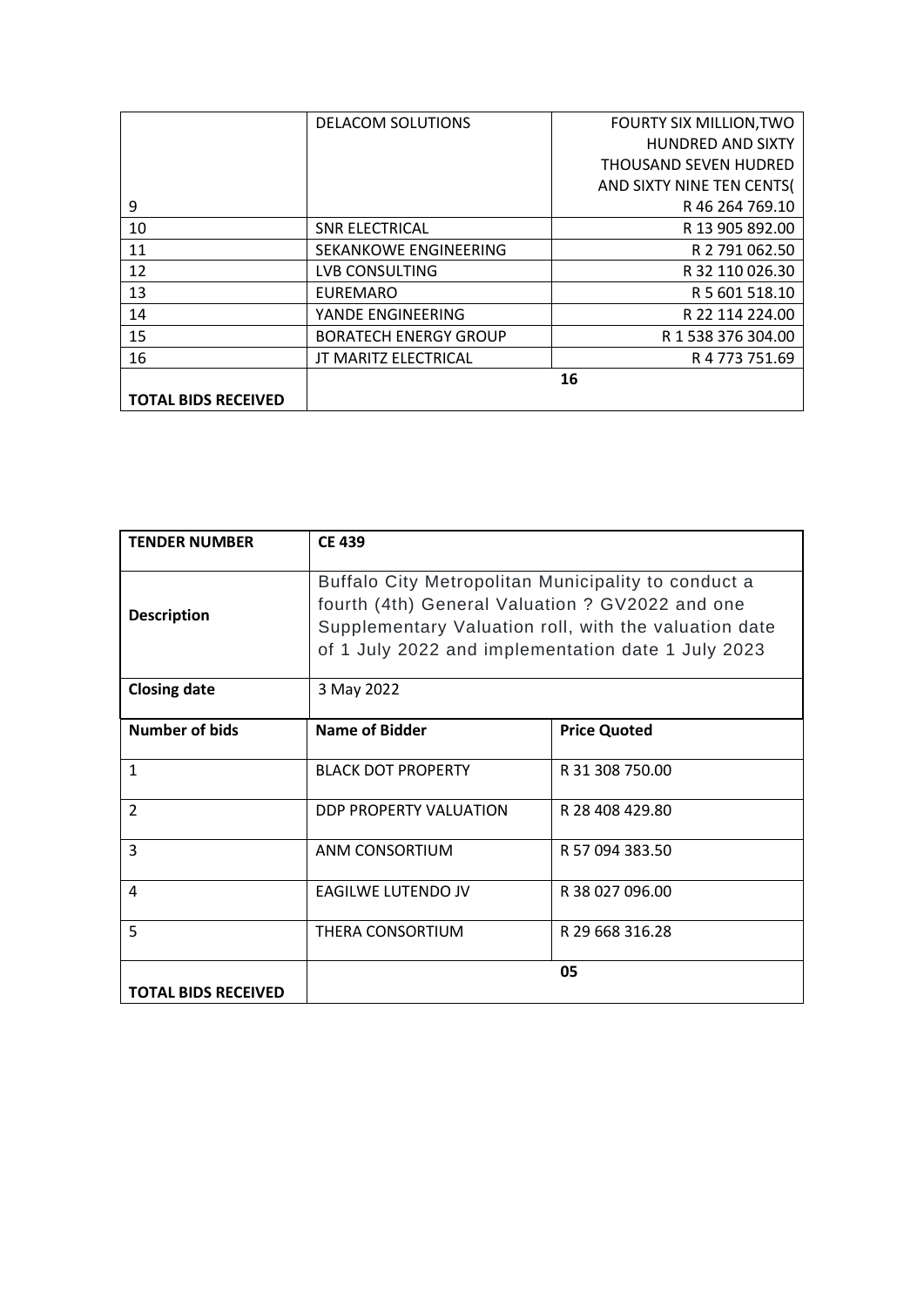| <b>TENDER NUMBER</b>       | <b>CE 442</b>                                                   |                     |
|----------------------------|-----------------------------------------------------------------|---------------------|
| <b>Description</b>         | <b>CONSTRUCTION OF MDANTSANE NU 3</b><br><b>COMMUNITY HALL.</b> |                     |
| <b>Closing date</b>        | 31 May 2022                                                     |                     |
| <b>Number of bids</b>      | <b>Name of Bidder</b>                                           | <b>Price Quoted</b> |
| $\mathbf{1}$               | <b>MDJ LOGISTICS</b>                                            | R 22 317 748.08     |
| $\overline{2}$             | L <sub>2</sub> K                                                | R 26 106 911.30     |
| 3                          | <b>MABIJA BUILDING &amp; CIVIL</b>                              | R 21 914 072.00     |
| 4                          | EZULUWENI CONSTRUCTION                                          | R 24 535 914.24     |
| 5                          | LM DEVELOPMENTS                                                 | R 23 805 269.10     |
| 6                          | MVUSULUDZO PROJECTS                                             | R 21 448 821.67     |
| 7                          | <b>EZINHLE SUPPLIES &amp;</b><br><b>CONSTRUCTION</b>            | R 21 568 114.88     |
| 8                          | IMBAYOLO/SMZEE JV                                               | R 28 542 666.64     |
| 9                          | <b>KOPANO CONSTRUCTION</b>                                      | R 23 752 401.58     |
| 10                         | NEW BEGINNINGS PROJECT                                          | R 26 110 557.61     |
| 11                         | <b>GOVENDER GROUP CC</b>                                        | R 20 529 072.63     |
| 12                         | ULAKHE TRADING PTY LTD                                          | R 21 980 000.00     |
| 13                         | <b>NLG GROUP</b>                                                | R 26 192 938.27     |
| 14                         | <b>BLACK TOP CIVILS</b>                                         | R 25 288 134.76     |
| 15                         | SICLAIR GERSHAN TROSKIE                                         | R 21 123 301.05     |
| 16                         | <b>ZKS PROJECTS</b>                                             | R 21 579 420.16     |
| 17                         | ALEXANDER CONSTRUCTION<br><b>TRUST</b>                          | R 26 395 573.70     |
| 18                         | TRANSTRUCT PTY LTD                                              | R 25 335 036.06     |
| <b>TOTAL BIDS RECEIVED</b> | 18                                                              |                     |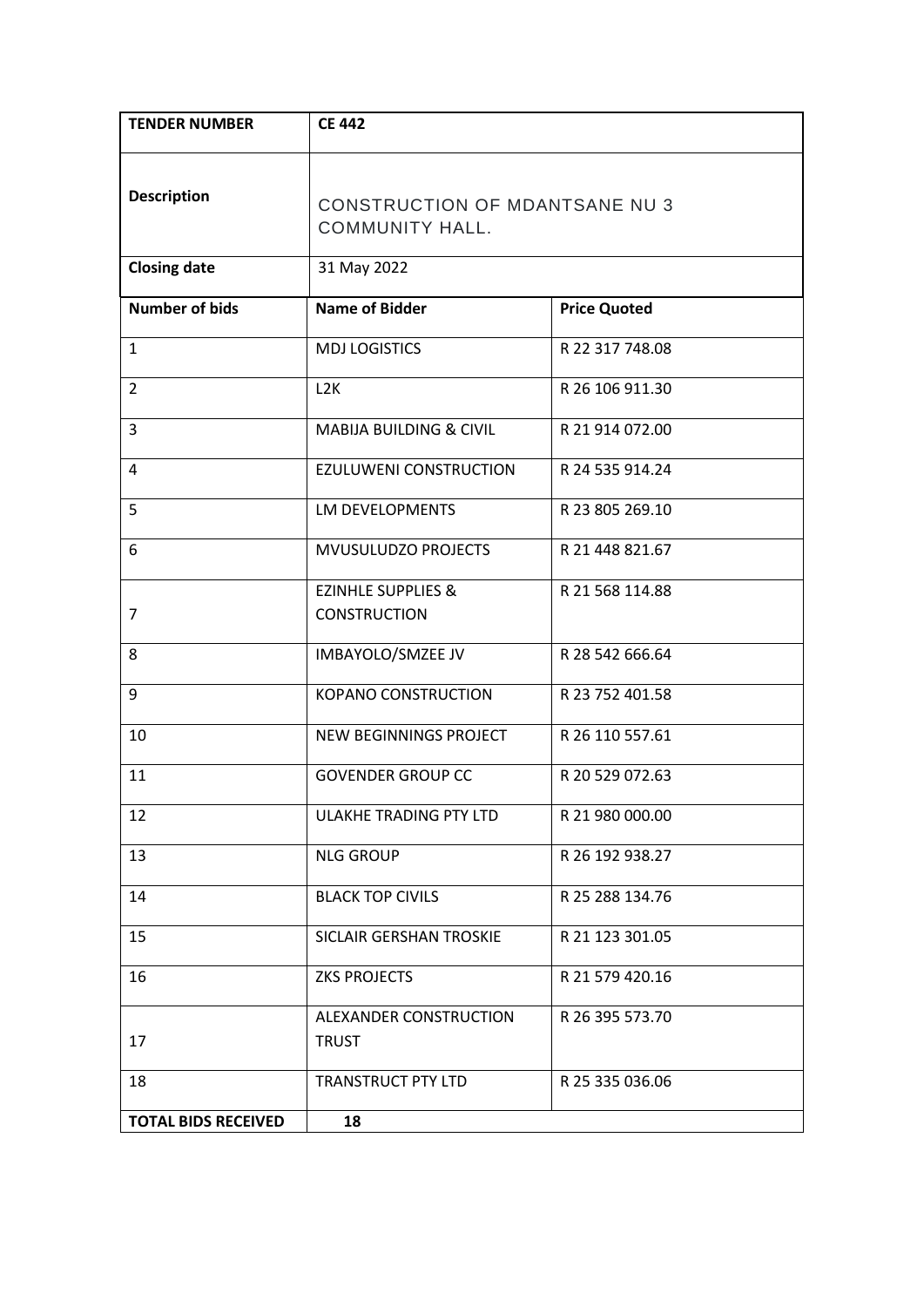| <b>TENDER NUMBER</b>  | <b>CE 430</b>                                                                                                                                                                          |                     |
|-----------------------|----------------------------------------------------------------------------------------------------------------------------------------------------------------------------------------|---------------------|
| <b>Description</b>    | APPOINTMENT OF A PANEL OF PROFFESSIONAL<br>SERVICE PROVIDERS TO PROVIDE BUFFALO CITY<br>METROPOLITAN MUNICIPALITY WITH FINANCIAL<br>MANAGEMENT SUPPORT FOR A PERIOD OF THREE<br>YEARS. |                     |
| <b>Closing date</b>   | 31 May 2022                                                                                                                                                                            |                     |
| <b>Number of bids</b> | <b>Name of Bidder</b>                                                                                                                                                                  | <b>Price Quoted</b> |
| $\mathbf{1}$          | <b>RAKOMA &amp; ASSOCIATES</b>                                                                                                                                                         |                     |
|                       | PROTEA CONSULTANTS JV HG                                                                                                                                                               |                     |
| $\overline{2}$        | <b>CONSULTANTS</b>                                                                                                                                                                     |                     |
| 3                     | THABO LABASE & ASSOCIATES                                                                                                                                                              |                     |
|                       | <b>LUNIKA CHARTERED</b>                                                                                                                                                                |                     |
| 4                     | <b>ACCOUTANTS</b>                                                                                                                                                                      |                     |
|                       | IDI COSULTING PROJECTS & GPA                                                                                                                                                           |                     |
| 5                     | <b>COSULTING &amp; training</b>                                                                                                                                                        |                     |
|                       | <b>DUCHARNE ASSET</b>                                                                                                                                                                  |                     |
| 6                     | MANAGEMENT                                                                                                                                                                             |                     |
|                       | <b>INDAWO YAM BUSINESS</b>                                                                                                                                                             |                     |
| 7                     | <b>SOLUTIONS</b>                                                                                                                                                                       |                     |
|                       | NYALAMBISA FINANCIAL                                                                                                                                                                   |                     |
| 8                     | <b>SERVICES</b>                                                                                                                                                                        |                     |
|                       | AKHILE MANAGEMENT                                                                                                                                                                      |                     |
| 9                     | <b>CONSULTING</b>                                                                                                                                                                      |                     |
| 10                    | <b>BLUESTREAK CONSULTIG</b>                                                                                                                                                            |                     |
| 11                    | <b>CCG SYSTEMS</b>                                                                                                                                                                     |                     |
| 12                    | <b>INVOLVE SA</b>                                                                                                                                                                      |                     |
|                       | <b>INSPIRED MENTORS MINA</b>                                                                                                                                                           |                     |
| 13                    | MINATTOU JV                                                                                                                                                                            |                     |
| 14                    | <b>LMMT AUDITORS</b>                                                                                                                                                                   |                     |
|                       | <b>UBUNTU BUSINESS ADVISORY &amp;</b>                                                                                                                                                  |                     |
| 15                    | <b>CONSULTING</b>                                                                                                                                                                      |                     |